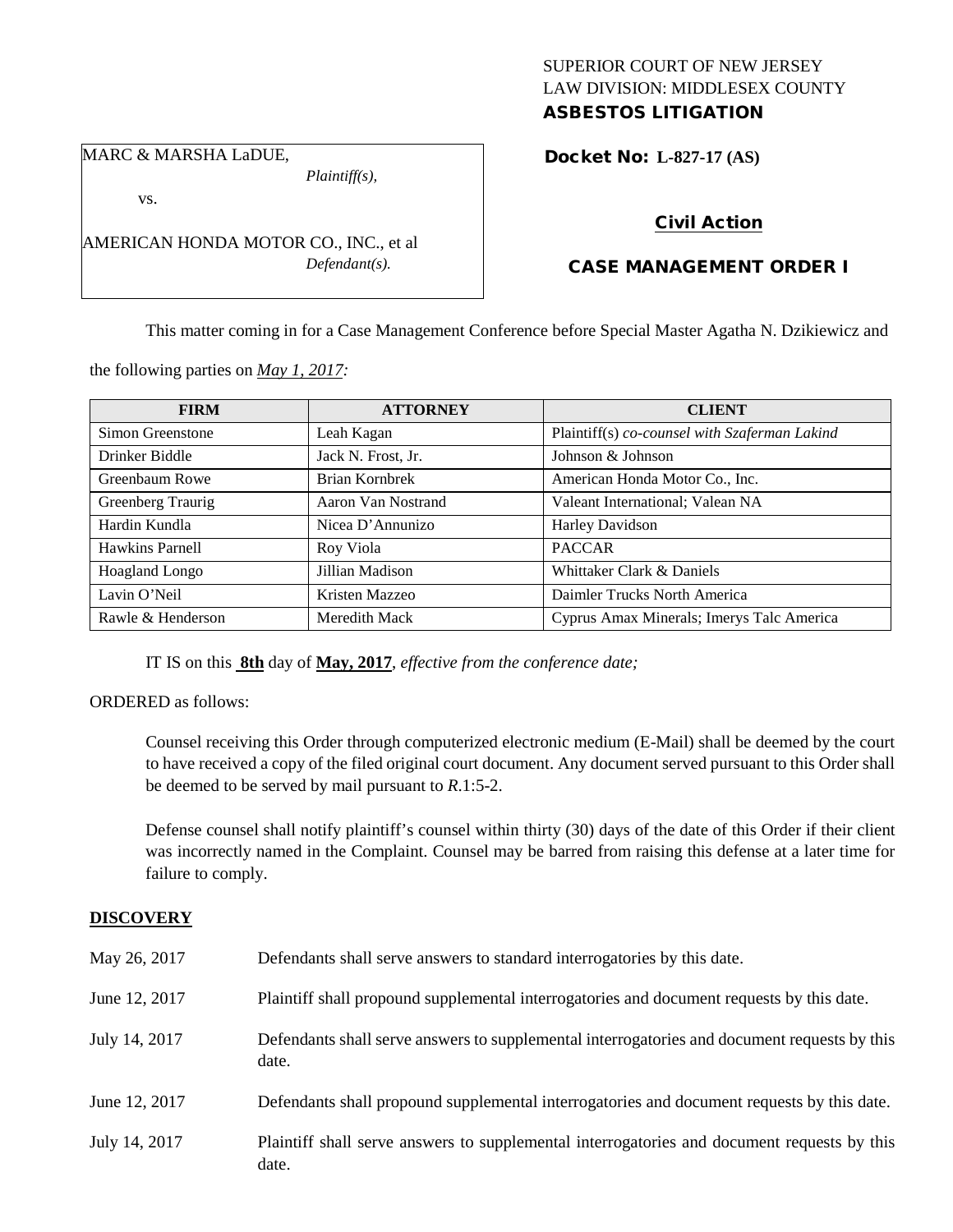- September 8, 2017 Fact discovery, including depositions, shall be completed by this date. Plaintiff's counsel shall contact the Special Master within one week of this deadline if all fact discovery is not completed.
- September 8, 2017 Depositions of corporate representatives shall be completed by this date.

### **EARLY SETTLEMENT**

September 15, 2017 Settlement demands shall be served on all counsel and the Special Master by this date.

#### **SUMMARY JUDGMENT MOTION PRACTICE**

- September 15, 2017 Plaintiff's counsel shall advise, in writing, of intent not to oppose motions by this date.
- September 29, 2017 Summary judgment motions shall be filed no later than this date.
- October 27, 2017 Last return date for summary judgment motions.

#### **MEDICAL DEFENSE**

- September 29, 2017 Plaintiff shall serve medical expert reports by this date.
- September 29, 2017 Upon request by defense counsel, plaintiff is to arrange for the transfer of pathology specimens and x-rays, if any, by this date.
- December 1, 2017 Defendants shall identify its medical experts and serve medical reports, if any, by this date. In addition, defendants shall notify plaintiff's counsel (as well as all counsel of record) of a joinder in an expert medical defense by this date.

### **LIABILITY EXPERT REPORTS**

- October 20, 2017 Plaintiff shall identify its liability experts and serve liability expert reports or a certified expert statement by this date or waive any opportunity to rely on liability expert testimony.
- December 1, 2017 Defendants shall identify its liability experts and serve liability expert reports, if any, by this date or waive any opportunity to rely on liability expert testimony.

#### **ECONOMIST EXPERT REPORTS**

- October 20, 2017 Plaintiff shall identify its expert economists and serve expert economist report(s), if any, by this date or waive any opportunity to rely on economic expert testimony.
- December 1, 2017 Defendants shall identify its expert economists and serve expert economist report(s), if any, by this date or waive any opportunity to rely on economic expert testimony.

### **EXPERT DEPOSITIONS**

December 22, 2017 Expert depositions shall be completed by this date. To the extent that plaintiff and defendant generic experts have been deposed before, the parties seeking that deposition in this case must file an application before the Special Master and demonstrate the necessity for that deposition. To the extent possible, documents requested in a deposition notice directed to an expert shall

\_\_\_\_\_\_\_\_\_\_\_\_\_\_\_\_\_\_\_\_\_\_\_\_\_\_\_\_\_\_\_\_\_\_\_\_\_\_\_\_\_\_\_\_\_\_\_\_\_\_\_\_\_\_\_\_\_\_\_\_\_\_\_\_\_\_\_\_\_\_\_\_\_\_\_\_\_\_\_\_\_\_\_\_\_\_\_\_\_\_\_\_\_\_\_\_\_\_\_\_\_\_\_\_\_\_\_\_\_\_